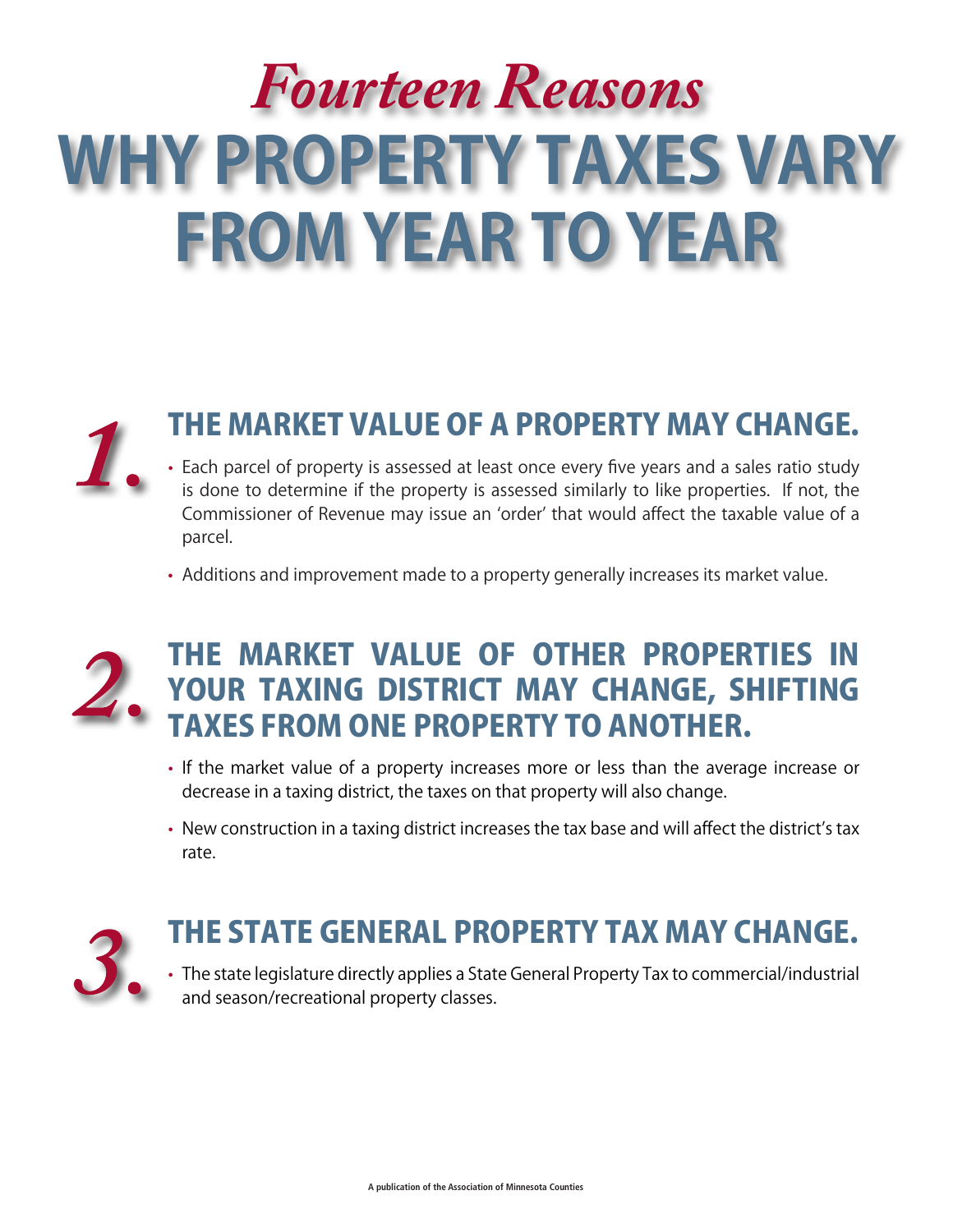

# THE CITY BUDGET AND LEVY MAY CHANGE.

• Each year, cities review the needs and wants of their citizens and how to meet those needs and wants. This is called 'discretionary spending' in the city budget. Also included in the budget is non-discretionary spending which is required by state and federal mandates and court decisions and orders.



## THE TOWNSHIP BUDGET AND LEVY MAY CHANGE.

• Each March, townships set the levy and budget for the next year.



## THE COUNTY BUDGET AND LEVY MAY CHANGE.

• Each year, counties review the needs and wants of their citizens and how to meet those discretionary needs and wants. In addition, also included in the county budget is nondiscretionary spending which is required by state and federal mandates and court decisions and orders. As much as sixty to eighty-five percent of the county expenditures are used to deliver mandated services.



## THE SCHOOL DISTRICT'S BUDGET AND LEVY MAY CHANGE.

- The Legislature determines basic funding levels for K-12 education and mandates services that schools must perform. On average, approximately seventy percent of school costs are paid by the state.
- • Local school districts set levies for purposes including safe school and community education, etc.



## A SPECIAL DISTRICT'S BUDGET AND LEVY MAY CHANGE.

• Special districts such as the Metropolitan Council, hospital districts, watershed districts, drainage districts, etc. set levies to balance their budgets.



## SPECIAL ASSESSMENTS MAY BE ADDED TO YOUR PROPERTY TAX BILL.

• Water lines, curb and gutter, and street improvements that directly benefit your property may be funded, in whole or in part, through a special assessment that is added to your tax bill.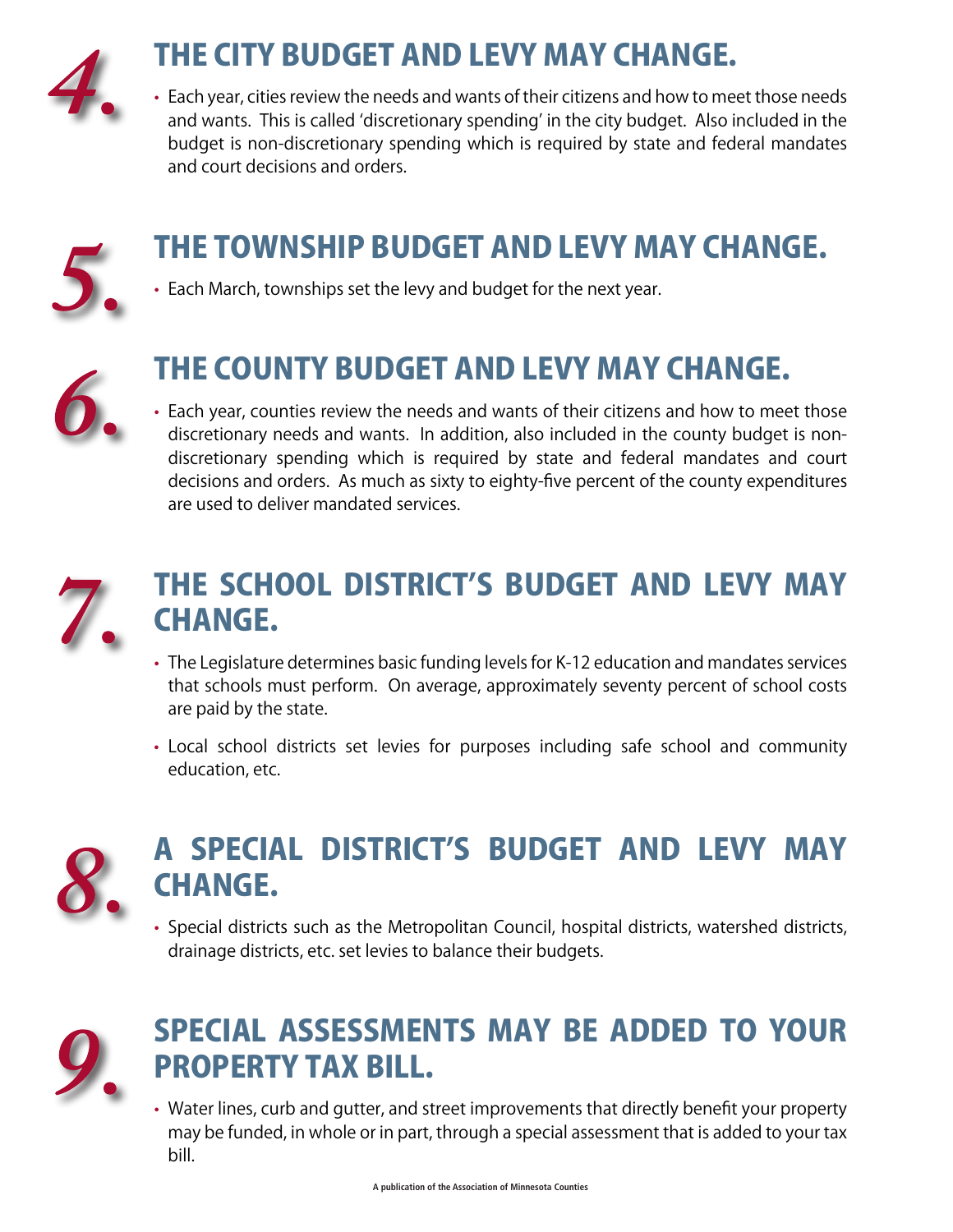#### VOTERS MAY HAVE APPROVED A SCHOOL, CITY/ TOWNSHIP, COUNTY, OR SPECIAL DISTRICT REFERENDUM.

- Local referendums may be held for local government construction projects, excess operating levies for schools or many other purposes.
- Referendum levies may be spread on the market value or the tax capacity of a property depending on process and type of referendum levy.

# FEDERAL AND STATE MANDATES MAY HAVE CHANGED.

 $\bm{\cdot}\,$  Both the state and federal governments require local governments to provide certain services and follow certain rules. These mandates often require an increase in the cost and level of service delivery.



#### AID AND REVENUE FROM THE STATE AND FEDERAL GOVERNMENTS MAY HAVE CHANGED.

- $\bm \cdot$  Each year the state legislature reviews and adjusts the level of funding for a variety of aids provided to local governments including Local Government Aid and County Program Aid. The formulas for how aid is determined and distributed among local governments may have changed.
- While direct aid and revenue from the federal government to local governments has declined greatly in recent years, federal revenue continues to be a key portion of the local government revenue stream and that revenue stream may have changed.

![](_page_2_Picture_9.jpeg)

## THE STATE LEGISLATURE MAY HAVE CHANGED THE PORTION OF THE TAX BASE PAID BY DIFFERENT **. TYPES OF PROPERTIES.**

• A change in class rates will require a change in the tax rate to raise the same amount of money.

## OTHER STATE LAW CHANGES MAY ADJUST THE TAX BASE.

![](_page_2_Picture_13.jpeg)

• Fiscal disparities, personal property taxes on utility properties, limited market value, and tax increment financing are example of laws that affect property taxes.